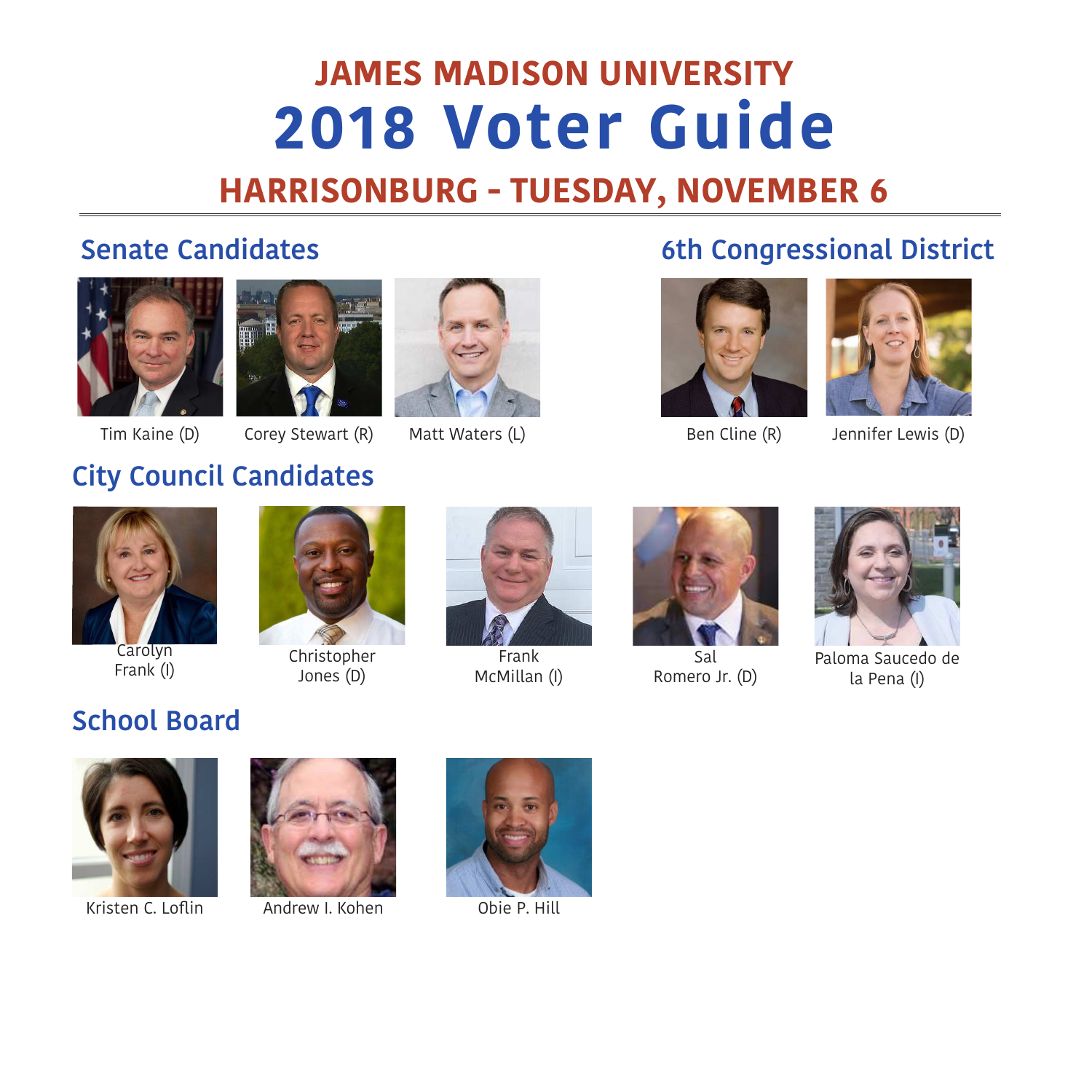As chairman of the Prince William Board of Supervisors, Corey Stewart kept taxes low, and secured a triple-AAA bond rating for the county – one of only 36 jurisdic-

tions nationwide to do so. Prince William is ranked #1 for job growth in Virginia and #3 in the nation.

Corey now works as an international trade attorney with his own practice. Corey and his wife, Maria, have two sons and reside in Woodbridge.

## United States Senate **Kaine (D) Stewart (R) Stewart (R) Stewart (R) Candidate Profiles**

**Current occupation and employer:** International trade attor-

ney, private practice

**Previous political experience:** At-large chairman of the Prince William County Board of Supervisors

**Date of birth: August 1, 1968** 

**Area of Residence:** Woodbridge, Virginia

**Hometown:** Duluth, Minnesota

**Family:** wife, Maria, have two sons

Corey's father was a longshoreman and instilled in him a strong work ethic at an early age. Corey was the first member of his family to graduate from college. **Education:** George Mason University, BA in Political Science; Reformed Theological Seminary, MA in Religion (2019)

### **Other interests and experiences:**

**Email:** Info@CoreyStewart.com

**Website:** www.CoreyStewart.com

## **Tim Kaine (D)**



# **Corey**

I have spent over two decades raising money for candidates, ballot initiatives, 501c3 and 501c4 groups, and non-profit organizations. I have been



married nearly 20 years to Anne Marie and we have five wonderful kids that we homeschool.

**Current occupation and employer:** Waters.Agency

**Previous political experience:** Fundraiser on Several Campaigns

**Date of birth: August 12, 1967** 

**Area of Residence:** Alexandria, VA

**Hometown:** Newport News, VA

**Other interests and experiences**: Boy Scouts of America, Families & Youth Director

**Telephone:** 757-254-4813

**Email:** mw@mattwaters.com

**Website:** www.mattwaters.com

Regardless of size or population, each state has two senators, who serve six-year terms. Unlike the House of Representatives, where all members must stand for election every two years, only one-third of the Senate's seats are filled with each general election. In Federalist Paper No. 62, James Madison explained the unique nature of the Senate as the cautious and more deliberative role it would play in American government.

In theory, longer, overlapping Senate terms provide Congress with stability and continuity, and lessen the immediate pressure of public opinion on members of the Senate. Until the 1913 ratification of the Constitution's 17th Amendment, Senators were elected by the legislatures of their respective states.

The Senate shares full legislative power with the House of Representatives. In addition, the Senate has exclusive authority to approve–or reject–presidential nominations to executive and judicial offices, and to provide–or withhold–its "advice and consent" to treaties negotiated by the executive. The Senate also has the sole power to try impeachments.

Tim grew up in a middle class family in Kansas City, and learned the value of hard work and having a skill while working in his dad's union ironworking shop.

Tim began his career as a civil rights lawyer and went on to become a member of the Richmond City Council and the city's mayor. As Governor, Tim steered the Commonwealth through the country's worst recession in decades, leading the state to national acclaim. Tim has served in the Senate since 2010, where he has kept up his fight to ensure that jobs, opportunity, and education are available to all.

Education: B.A. in Economics, University of Missouri, J.D., Harvard Law School

**Current occupation and employer:** United States Senator

**Previous political experience:** Richmond City Council Member, 2nd District, Mayor of Richmond, Lieutenant Governor of Virginia

**Date of birth:** February 26, 1958

**Area of Residence:** Richmond, Virginia

**Hometown:** Kansas City

**Family:** Tim is married to Anne Holton, former Virginia Secretary of Education, and father to 3 cool adult kids (a Marine, a child care worker, and an actress)

**Other interests and experiences:** Tim loves baseball, camping, his local parish, and reading everything he can get his hands on. He's also obsessed with both listening to and playing music. If he's in the car, he's blasting old tunes. If he's at a show, you may even catch him on stage, sitting in with the band playing harmonica. Some of his favorites are The Replacements, Charlie Parker, and the Carter Family.

**Telephone:** (571) 970-4697

**Email:** info@timkaine.com

**Website:** www.timkaine.com



Three Candidates for One Seat with an Incumbent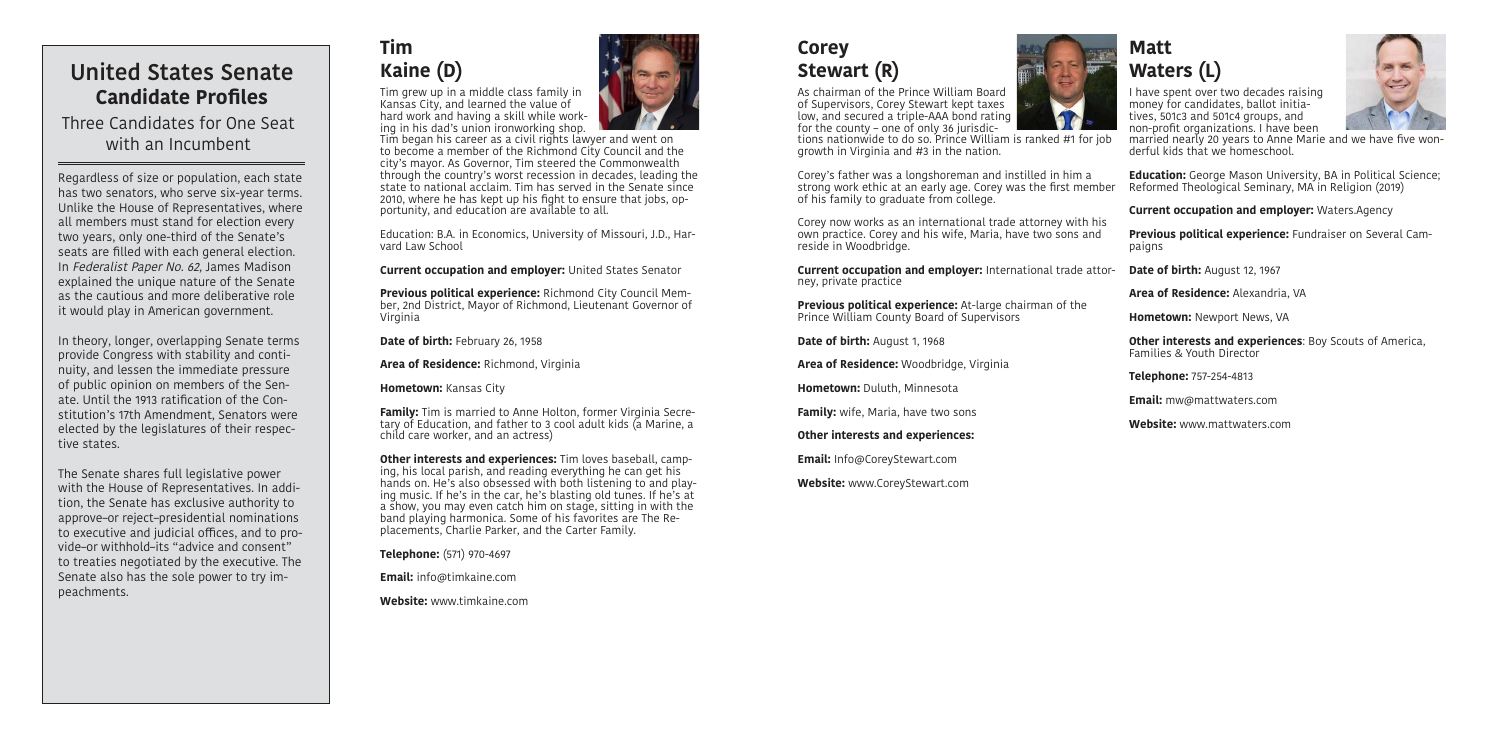Jennifer Lewis is a mental health worker, community advocate, and leader in the fight against the Atlantic Coast Pipeline. She's been a civically active member of her community in



Augusta County and Waynesboro, volunteering for various local groups, serving on boards and commissions, and fighting on the front lines for the values of the Sixth District. She's not a career politician and doesn't accept money from special interests, corporate PACs, the NRA, or fossil-fuel interests.

**Education:** BA, Sociology, State University of New York at Oneonta

**Current occupation and employer:** Mental health worker, Region Ten Community Service Board

**Previous political experience:** Chair of the Waynesboro Parks and Recreation Board for eight years and Chair of the Office on Youth Commission. I'm also an elected member of the Headwaters Soil and Water Board. I served as Vice Chair of the Waynesboro Democratic Committee until winning the primary this year, and I received the Democrat of the Year award in 2013 and Grassroots Organizer of the Year award for the Sixth District in 2014.

**Date of birth:** September 30, 1981

**Area of Residence:** Waynesboro

**Hometown:** Whitesville, NY

**Family:** My husband, Ben, three cats, and a dog. Together we've fostered many litters of kittens through Cat's Cradle in Harrison-

burg.

### **Other interests and experiences:**

**Other interests and experiences: Hiking, swimming, early** American History

> I spent the early part of my professional career working in the Virginia public school system, providing mental health services to at-risk youth. I also served as a trained rape crisis counselor at a domestic violence safe house right out of college.

**Email:** comms@jenniferlewisforcongress.com

**Website:** https://jenniferlewisforcongress.com/

## **Jennifer Lewis (D)**

## **Ben Kline (R)**

Ben Cline lives in his hometown of Lexington, VA with his wife Elizabeth and their twin daugters.

After graduating from Lexington High School, Ben attended Bates College and law school at the University of Richmond. Prior to launching his law practice, Ben was an Assistant Commonwealth's Attorney for Harrisonburg and Rockingham County. Since 2002, Ben has represented the 24th House District in the Virginia General Assembly. He currently serves as Chairman of the Militia-Police Committee and Chairman of the Conservative Caucus. Prior to his election, Ben worked for six years for Congressman Bob Goodlatte, ultimately serving as his Chief of Staff.

**Education:** B.A.; Bates College, Lewiston, ME, J.D.; T.C. Williams School of Law, University of Richmond, Richmond VA

**Current Occupation and employer**: Member, Virginia House of Delegates (2002-Present)

**Date of Birth:** February 29, 1972

**Area of Residence:** Lexington, Virginia

**Family:** Married to wife Elizabeth, father of six year old twin daughters, and dog "Max"

**Telephone:** (540)-744-2606

**Email:** contact@benclineforcongress.com

**Website:** www.bencline.com



### What do Members of the House of Representatives do?

James Madison described the U.S. House of Representatives as a legislative body with "an immediate dependence on, and intimate sympathy with, the people." Representatives are elected directly by the people and the Constitution requires that Representatives must stand for election every two years. These requirements were meant in theory to make it a political institution that is responsive to the will of the people and that serves as a forum for their political priorities.

Membership is based on the population of each individual state. By law, its current membership is set at 435 Representatives, plus nonvoting delegates from the District of Columbia and the U.S. territories. The House possesses the sole authority to impeach federal officials and, in the case of indecisive Electoral College results, to elect a president. While revenue and spending bills traditionally originate in the House, the Senate may amend them as with any other piece of legislation.

## **6th Congressional District Candidate Profiles**

Two Candidates for One Open Seat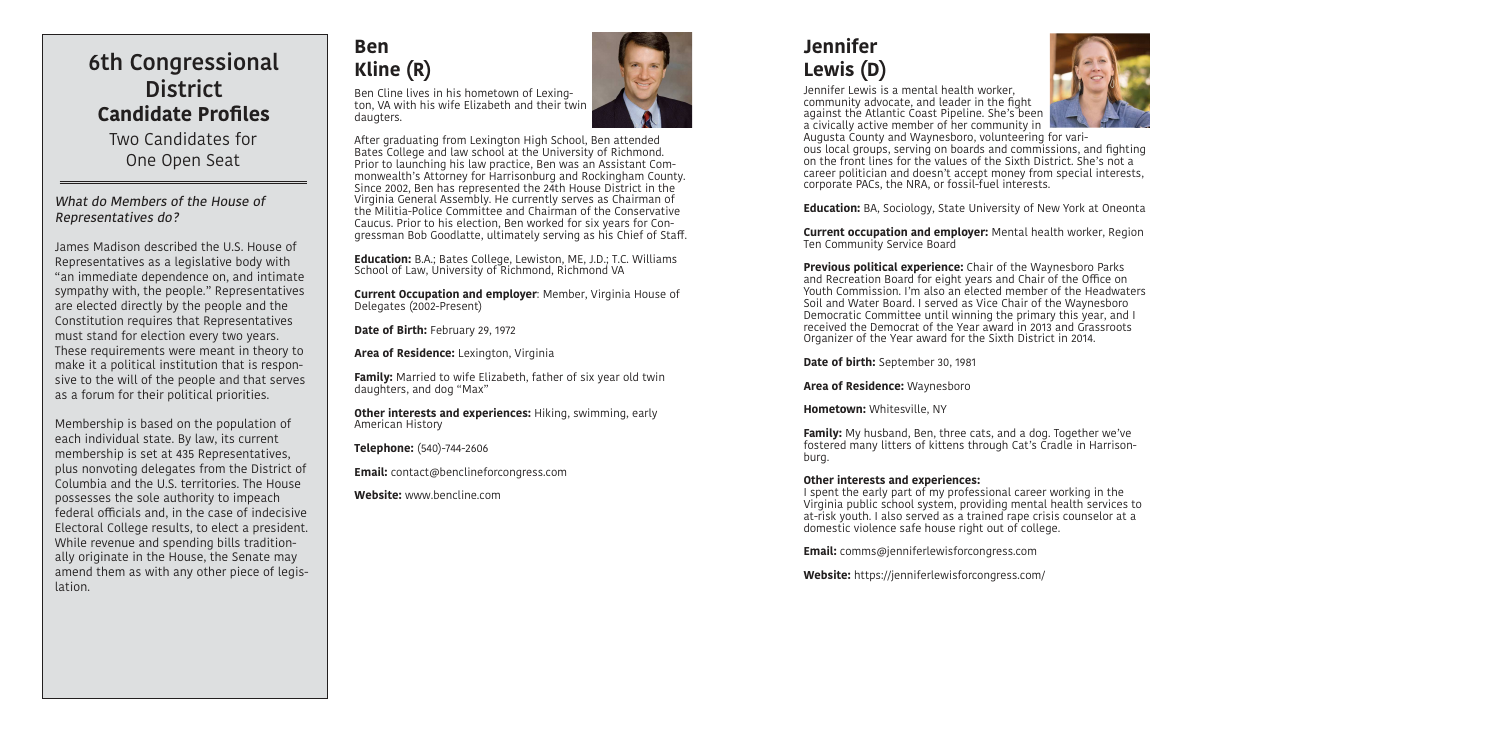## **Carolyn Frank (I)**

Carolyn Frank has a heritage of generations as a valley resident. She grew up on a farmette in Rockingham County with her parents and 9 siblings, married and moved

to Harrisonburg in 1980. Carolyn had 38 years of service with Verizon, retiring in 2010. Carolyn became the first woman line-person at the company. Carolyn advanced her career by taking electronic and computer classes at Massanutten Technical Center in the evenings. Carolyn spent 22 years as a communication technician, maintaining the 911 system, installing and troubleshooting high-speed data lines. In this technical position, she was the first and only female in her department.

**Education:** High School Diploma, Elkton High School; Adult technology classes at Massanutten Technical Center

**Current occupation and employer:** Retired from Verizon in 2010 with 38 years of service

**Previous political experience:** City Council 2000-2004, First Woman Mayor 2000-2002, City Council 2006-2010, Central Shenandoah Planning District-2000-2004, City Council Representative to Dept. of Social Services

**Date of birth:** August 31, 1953

**Area of Residence:** Preston Heights Subdivision

**Hometown:** Elkton, VA

**Family:** Carolyn married Rob Frank in 1980. Their sons, Chris and Charlie, attended city schools graduating from HHS and then graduating from VA Tech and JMU, respectively.

**Hometown:** I was born in Danville, VA! Home of Wendell Scott, the first African American NASCAR driver.

**Other interests and experiences:** Carolyn is described as a trail blazer and extremely community-minded. Carolyn provided 5 years of tireless leadership to develop the city's first soccer program and advocated for the Smithland Soccer Complex. The initial soccer program was co-ed, but under Carolyn's leadership, an all-girls league was soon formed. Carolyn, an avid outdoorswoman, is founder of the "Hiker Chicks". She leads a group of ladies weekly to the woods to unplug, hike and fellowship.

**Telephone:** 540-421-8382

**Email:** carolynwfrank@gmail.com

**Website:** www.carolynwfrank.com



## **Christopher Jones (D)**

## **Frank McMillan (I)**

**Education:** James Madison University. Sociology concentrating in Critical Theory and Africentric Thought. Minor in Business.

**Date of Birth: May 1, 1979** 

**Education:** I am a product of public schooling and a graduate of Spotswood High School. I attended Blue Ridge Community College and have a degree from Massanutten Technical Center.

**Current occupation and employer:** WHSV-TV 3 Harrisonburg's ABC, CBS, and FOX news affiliate. Advertising Account Executive - I create advertising and marketing solutions

**Area of Residence:** I live in the subdivision of Wyndham Woods. My greater neighborhood consist of the Sunset Heights and Brookland Subdivisions.

> **Interests:** I love watching Dukes football, outdoor sports, camping and riding my Harley with my wife.

**Family:** My parents are James and Mae Marie Jones. My father is a retired employee of Goodyear Tire and Rubber. My mother is the owner and operator of Marie's Salon of Beauty, in Danville, VA and holds and a PhD in Cosmetology. I have two older brothers. Anthony of Greensboro, NC is a former financial investor turned educator and Vincent of Lynchburg, VA is a Baptist pastor and a mental health therapist. My wife Terra is a North Carolina native, who was raised in Harrisonburg within the Northeast Neighborhood of Harrisonburg a historically African Amercian Neighborhood and is a graduate of Harrisonburg High School. We have four children. Solomon Christopher, 17; Haile,

VA.

**Telephone:** 540-208-1935

**Email:** chris@votechrisjones.com

**Website:** www.votechrisjones.com

I am not your traditional city council candidate. My background is different. I have been involved in the community for many years and know what it takes



to raise a family in the city. For these reasons, I am running as an independent because local politics is not about party lines. It is about you – my neighbor. I care about our community and its people and hope to gain your support.

14; Haiden, 10; and Seth Christopher, 2. **Previous Political Experience:** 1998-2000 James Madison University Student Government Association Senate. 2015-2017 Mayor Harrisonburg, VA. 2017-2019 City Council Member Harrisonburg, **Family:** I have two sons who are graduates of Harrisonburg High School and a stepdaughter who recently graduated from JMU. My wife, Donna Marie, has worked for the JMU Office of Financial Aid and Scholarships for the past 20 years. Lastly, I have one grandson, Jaylen.

**Current Occupation and Employer:** I am employed by Kelly Services where I am a District Manager and have owned several small businesses.

**Political Experience:** I am not a politician. I am a businessman, father and husband who has been well-involved in the community through the United Way, Rotary Club, Chamber of Commerce, Police Advisory Board and other non-profits where I have held board positions.

**Date of Birth: January 10, 1964** 

**Area of Residence:** Reherd Acres

**Hometown:** The big city of Grottoes, Virginia – which is in Rockingham County.

**Telephone:** 540-246-5649

**Email:** FrankMcMillanForHarrisonburg@gmail.com

**Website:** www.mcmillan4citycouncil.com/

### What do city councilors do?

The City Council is the elected governing body of the City of Harrisonburg and is made up of five members elected at-large. This means that the city has no wards or districts and that all members represent all citizens equally. You may contact any city council member about any issue regardless of where in the city you live. Harrisonburg City Council hires and supervises a full-time City Manager who oversees day-to-day city operations. City Council also approves a city budget, as well as zoning, land use and a Comprehensive Plan. It oversees city revenues, and creates and passes city laws.

www.harrisonburgva.gov/city-council-meeting



## **City Council Candidate Profiles**

Five Candidates for Two Available Seats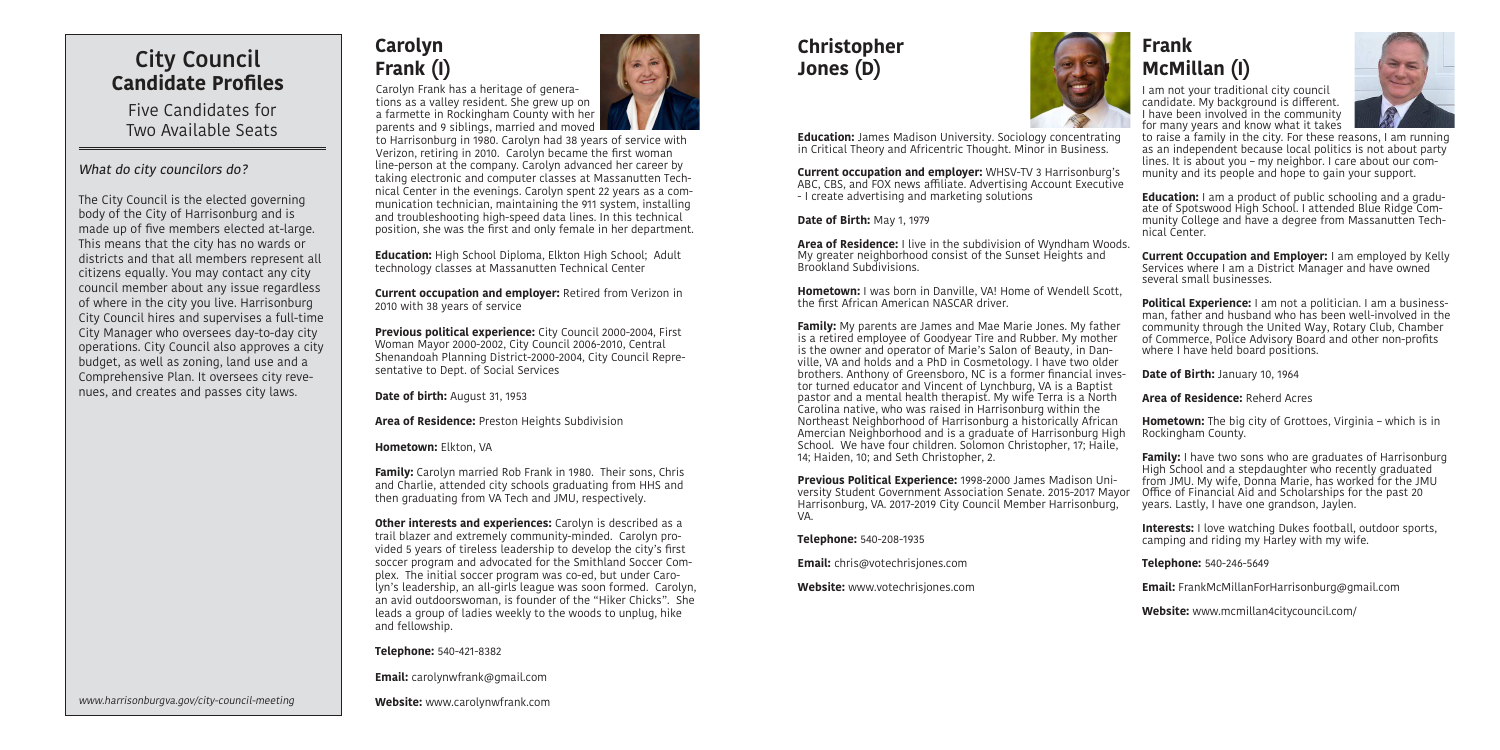I am a mother of three, a social worker. I am from Saltillo Coahuila, Mexico, where I was a middle and high-school English teacher for three years. I migrated to Vir-

ginia in 2001. After living in different parts of the state, I fell in love with the Friendly City and my family has called Harrisonburg home since 2010. My children include a high schooler and rising high schooler - who I primarily raised as a single mother - and a newborn.

I have overcome the challenges in my life with tireless strength, commitment and resolve; similar to many immigrants and working class families in Harrisonburg. My motivation to run for City Council is based on my experience living, working and organizing across race, class, gender, sexual orientation and cultural lines. I believe NOW is the time to build the unified community vision that so many have for this magnificent city. I stand for the dreams and visions that so many share for a Harrisonburg that provides opportunities for all who live here. Through connecting, organizing, and giving power to the voices that have gone unheard, I believe that Harrisonburg can be a sanctuary, for humans and nature alike, and deserving of its reputation as the "Friendly City"

**Family:** I live with my three children (who are 17, 15, and 1 years old), my domestic partner, our dogs, cats and ferret!

**Education:** Bachelors in Social Work from Mary Baldwin University

**Current occupation and employer**: Crossroads Counseling Center, Therapeutic Day Treatment (TDT) Specialist

**Current occupation and employer:** Coordinator of Family a Family and Community Engagement, Harrisonburg City Public Schools

> **Previous political experience:** Community Organizer for the last 10 years

**Date of Birth:** May 27, 1980

**Area of Residence:** Springside Village, Harrisonburg, VA

**Hometown:** Saltillo Coahuila Mexico

**Other interests and experiences:** Soccer is one of my greatest passions. I also love to exercise, go on hikes and travel with my family, and watch my children enjoy soccer and gymnastics.

**Email:** friendsofpaloma@gmail.com

**Website:** www.palomasaucedo.org



## **Paloma Saucedo de la Pena (I)**

## **Sal Romero, Jr. (D)**

Mr. Romero is the Coordinator of Family and Community Engagement for Harrisonburg City Public Schools. Prior to his current position, he has served in public education

in the Shenandoah Valley since 2004, as an athletic trainer, home-school liaison, ESL teacher, and assistant principal. Mr. Romero is very active in the community as a member of the Welcoming Harrisonburg Council, Shenandoah Valley Premier Soccer League Board, Latinos del Valle, and Alianza Solidaria.

Governor Terry McAuliffe appointed Sal Romero, Jr. to the Virginia Board of Education in 2014. Mr. Romero served as chairman of the Charter School Committee.

**Education:** Broadway High School (1996), Blue RIdge Community College, Associate Degree (2000), James Madison University, BA (2004), Shenandoah University, MS in Education (2009)

> **Interests:** Hill enjoys being physically active and advocates physical fitness, mental health and proper nutrition. He has been coaching his daughters' softball teams for the past five years and has also offered boxing/cardio fitness classes at the Recreational Center at Westover Park. Hill is currently striving to perfect his swing in Pickle Ball!

**Previous political experience:** Member of State Board of Education (2014-2018), Harrisonburg City Council Candidate (2010)

**Date of birth: April 30, 1978** 

**Area of Residence:** Greendale Subdivision, Harrisonburg VA

**Hometown:** Born in El Dormido, Guanajuato, Mexico, but Harrisonburg in my home.

**Family:** have been married to my wife Amparo for the last 14 years and we have two amazing children: Dani 12 years and Jacky 8 years.

**Telephone:** 540-271-3851

**Email:** salforcouncil@gmail.com and sal4council@gmail.com

**Website:** www.Salromero.org



Obie Hill is a Licensed Professional Counselor who works with at-risk youth as well as with families in Harrisonburg, Rockingham and Augusta counties. Hill is very much involved in the community of Harrisonburg where he has been a resident for



the past six years with his wife and two daughters, relocating from New Jersey where Hill was born and raised. Hill's children are both Dual Language students at Bluestone Elementary where he is one of the founding members of the school's current parent organization, Bluestone Community of Helping Hands and currently serves as the organization's Coordinator.

**Education:** Hill's formative school years were in Paterson, New Jersey and he graduated high school from Passaic County Technical Institute in 2001. Hill earned his Bachelors degree in Psychology with a minor in African-American Studies at Ramapo College of New Jersey as well as a Masters of Arts degree in Professional Counseling from Liberty University in 2012. He then went on to become licensed as a Licensed Professional Counselor in the State of Virginia.

**Current Occupation and Employer:** Hill is the founder and director of Hill Valley Counseling Services that provides counseling services to children and families in the Harrisonburg, Rockingham and Augusta counties.

**Previous Political Experience:** Hill has no previous political experience.

**Date of Birth:** August, 1983

**Area of Residence:** Harrisonburg City

**Hometown:** Paterson, New Jersey

**Family:** Hill has a wife and two children.

**Telephone:** 540-478-4047

**Email:** obiehillforschoolboard@gmail.com

## **Obie Hill**

### **What do school board members do?**

The School Board governs budgets and policies used daily in schools and is responsible for maintaining two-way communication with the public, elected and appointed officials, concerning progress and needs of schools. Among other responsibilities, the School Board also: selects a Superintendent of schools; determines instructional studies to be pursued; provides suitable school buildings, furniture, and equipment; cares for, manage, and control the school property of the city; establishes school attendance zones; and ensures compliance with the Standards of Quality and other state and federal

mandates.

https://harrisonburg.k12.va.us/District/1125-School-Board.html

## **School Board Candidate Profiles**

Three Candidates for Three Available Seats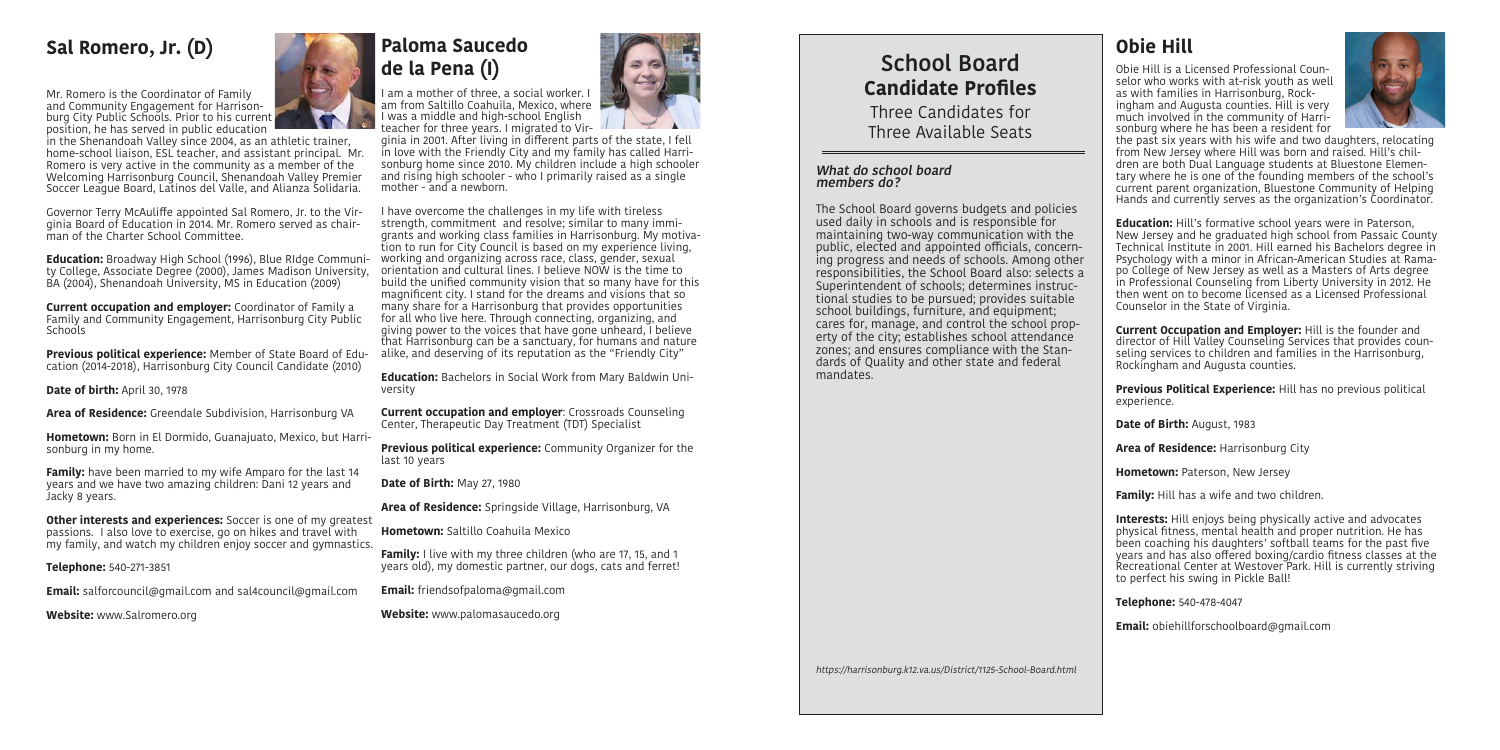## **Andy Kohen**

I am native Michigander,

born and raised in Detroit. My mother and all my grandparents were immigrants to the US. Both of my parents earned advanced college degrees in the public education system, and I am



a product of public primary, secondary and undergraduate education. I did earn my MA at a private university, though my Doctorate was awarded by a public university. I have volunteered in the local nonprofit sector while serving on the Harrisonburg City School Board. For more than three decades, I have been on the Board of Directors of Beth El Congregation in various positions. Additionally, I have served on the Board of Skyline Literacy for five years and recently concluded a six-year term with the Honors College Advisory Board at JMU. My experience also includes several years as a member of the local board of the ARC. I am the current Vice-Chair of the School Board and am running for re-election.

**Education:** PhD, Economics, Ohio State University, M.A., Economics, Yale University, B.Ph., Economics, Wayne State University

**Family:** My late wife and I raised a son and a daughter, each of whom also have a son and a daughter. My children are proud products of the Harrisonburg City Public School System and earners of advanced college degrees. I devote considerable time to being a father, father-in-law, grandfather, uncle, and great-uncle, and I place a high value on doing so.

**Current Occupation and Employer:** Educator; Retired Economics Professor

**Previous Political Experience:** Current Treasurer of Skyline Literacy and board member for five years; current immediate past President of Board of Directors of Beth El Congregation and Trustee for over thirty years; minor officer in the local Democratic Party for 9 years; served several years as Chair of Faculty Advisory Committee to the Honors Program at JMU; former Speaker of the JMU Faculty Senate; current Vice-Chair of School Board.

### **Date of Birth:** 1941

**Area of Residence:** Harrisonburg, VA since mid-1970s

### **Hometown:** Detroit, MI

**Other interests and experiences:** International travel, golf, duplicate bridge, assorted racket sports

**Telephone:** 540-434-9916

## **Kristen Loflin**

Kristen moved to Harrisonburg, VA to pur-



**Other areas of interest:** Kristen enjoys a number of outdoor activities including hiking, running, and road biking. She completed 4 marathons when her children were preschool age, and appreciated the time alone during this stage of life to unwind and reflect. Kristen and her family enjoy movie nights with neighbors and reading together, most often the Harry Potter series.

sue a graduate degree in counseling and received her MA and EdS degrees from JMU in 2004, specializing in substance abuse and eating disorders. Kristen has worked with at-risk children and adolescents in multiple school settings, college students at JMU, adults with addictions concerns, and young adults through the Alcohol Safety Action Program. Kristen opened her private practice in 2014, and balances a full practice schedule with a number of volunteer activities. She is a member of the American Counseling Association, a past treasurer of the Central Valley Counselors Association, recently finished 3 years as the Smithland Elementary PTO president, and currently serves on the Harrisonburg-Rockingham Alcohol Safety Action Program board. Most recently Kristen has contributed to the work of Any Given Child Shenandoah Valley, an organization that strives to bring the arts to all students in K-12. Kristen and her husband, Matt, have two daughters, Emma and Zoey.

**Education:** BA Psychology, State University of New York, College at Geneseo, 2001 MA, EdS Clinical Mental Health Counseling, James Madison University, 2004

**Current Occupation and Employer:** Kristen is a Licensed Professional Counselor (LPC) and is self-employed. Her office is conveniently located just two blocks from HCPS Central Office.

**Previous Political Experience:** Kristen has served in numerous leadership capacities throughout her life. She has served on various boards, as the treasurer for the Central Valley Counselors Association and president of the Smithland PTO, all the way back to running the school store in elementary school. Kristen has not served in political positions and is thankful that School Board is non-partisan.

### **Date of Birth:** 1979

**Area of Residence:** Kristen and her family reside in Harrison-

burg City.

**Hometown:** Kristen was born in Plattsburgh, NY, and moved to Saratoga Springs, NY at the age of 2, residing there until college. She moved to Geneseo, NY in 1997 and lived there and in Saratoga Springs until moving to Harrisonburg in 2001.

**Email:** kristen@kristenloflinforschoolboard.com

**Website:** As the race for School Board is uncontested, I have chosen not to actively fundraise and devote resources to an online presence. While my campaign does not currently have an active web address, I invite anyone interested in speaking more in depth to contact me at the above email. I have given numerous interviews and am happy to meet to listen and engage in open dialogue.

### **Email:** re-electandy@comcast.net

**Website:** https://www.reelectandykohen.com/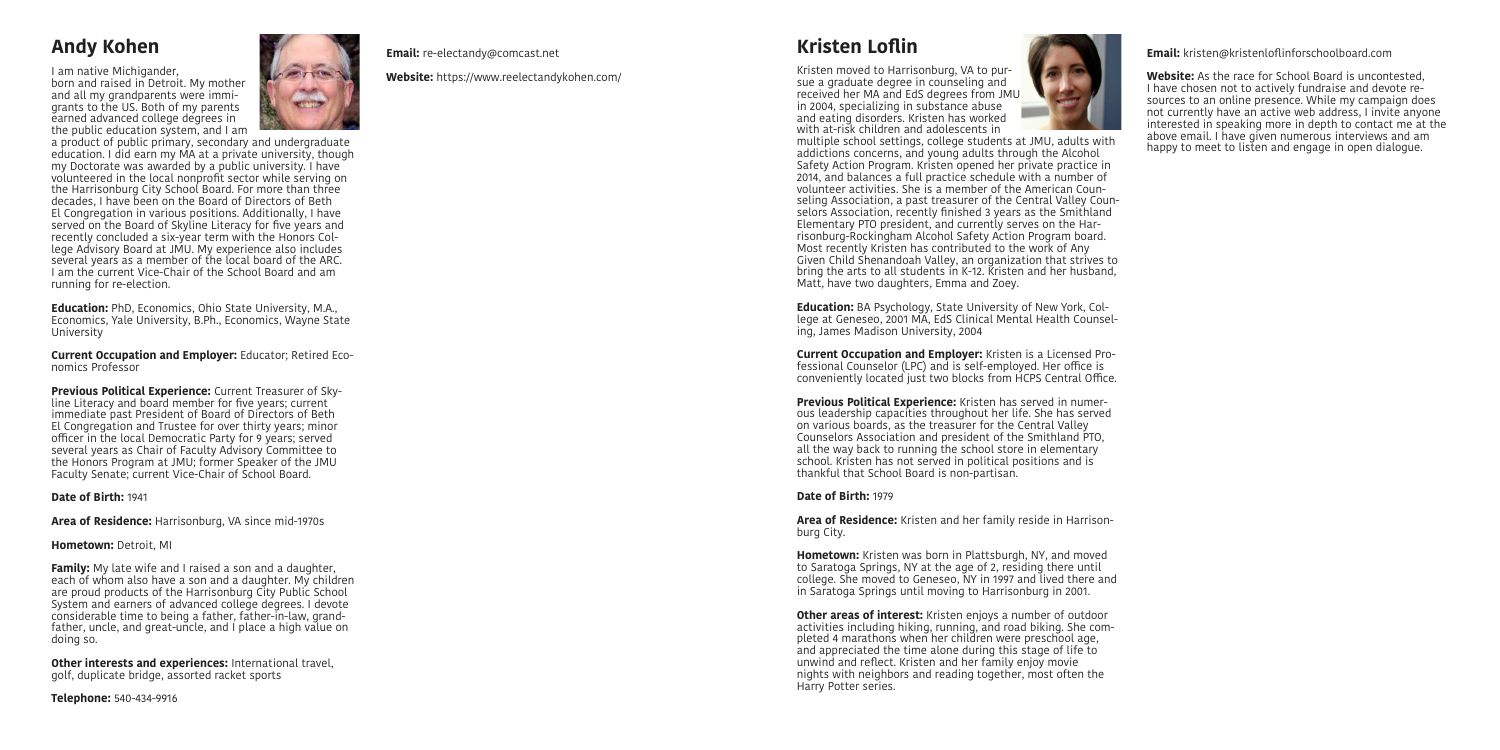## **Senate Candidates' Responses to Student Questionaire**

## **As JMU students, we live in the Harrisonburg community, which is extremely diverse as a refugee resettlement area. How would your policies on immigration and the refugee situation affect our area specfically?**

### **Tim Kaine (D)**

Tim believes that Virginia is made stronger by its diversity, and is a supporter of comprehensive immigration reform like the bipartisan legislation that created a path to citizenship and funded border security that passed the Senate in 2013. Tim firmly believes immigrants enrich our society and bring skills and talents that help ensure Virginia, including Harrisonburg, remains competitive in a global economy. Tim has been an outspoken opponent of President Trump's attempts to ban immigration from Muslim countries, harshly restrict legal immigration, and threaten TPS recipients and Dreamers with deportation. For Tim, it is a moral imperative to protect and defend the inalienable rights of refugees and to respect their dignity, especially by adopting just laws that protect those fleeing danger or inhumane situations. Tim knows that while we must continue to thoroughly vet all refugees who enter the United States, we cannot abandon our core principles and fail to extend a welcoming hand to those who yearn to be free.

### **Corey Stewart (R)**

They will not be affected, because my immigration reform agenda is focused on removing illegal aliens, not lawful refugees.

### **Matt Waters (L)**

I am in favor of increasing legal immigration. Regarding refugee situation in Harrisonburg community; the "Friendly City" of Harrisonburg is building a reputation as a model city on how to welcome and integrate refugees, and can be used as an example on how to do immigration correctly throughout the US.

## **If you were elected, what would your plan for addressing the student debt situation be?**

### **Tim Kaine (D)**

Tim knows that college affordability is an issue our country is grappling with at the national level, state level and especially at the family level. He understands that we need to get this right so students can afford to get a higher education and have a successful start to their careers without being weighed down by student loan debt. Because there isn't one path that will work for everyone, Tim is pushing for a number of strategies that will ease the burden of debt and enable students to succeed in the workforce. Tim believes that greater access to career and technical education can help students gain the skills they need at a much less prohibitive cost. In addition, Tim has fought for greater transparency in the process of paying for college tuition by introducing legislation that makes it easier for students and families to access financial counseling, and has pushed for other initiatives, like loan forgiveness programs, college dual-enrollment programs for high schoolers, and opportunities for students to refinance their debt.

### **Corey Stewart (R)**

I support the Higher Education Reform and Opportunity (HERO) Act, which aims to consolidate and streamline our nation's current student loan programs. Perhaps more importantly, the HERO Act would reform the accreditation system. States could develop their own standards, or even partner with employers, to ensure that students are ready to land good jobs after graduation.

### **Matt Waters (L)**

Get the federal government out of the college loan business, as more access to more money has driven up the cost of college education significantly. The federal government student loan program has led to institutions replacing their own aid dollars and states decreasing their subsidies. The US Constitution says zero about federal government involvement in education.

## **What experiences make you qualified for office?**

### **Tim Kaine (D)**

Tim learned the values of hard work, being kind, and most importantly, serving others from his parents. Tim began his career as a civil rights lawyer, and in his time as mayor of Richmond, Lieutenant Governor, Governor, and now Senator, he's been focused on bringing people together to solve the hard problems we face. From building the first new public schools in Richmond in a generation to steering our Commonwealth through the recession and earning national recognition for our business climate to the work he has been focused on now in the Senate, he's learned what it takes to serve Virginians in our government. He's passed legislation to grow the Navy to keep us safer, fund childhood cancer research, protect open space, provide better tools to deal with campus sexual assault, and obtain federal recognition for Virginia Indian tribes. He knows how important it is to get things done – that's why he always reaches across the aisle to find common ground, despite never hesitating to stand up to efforts that would harm Virginians.

### **Corey Stewart (R)**

I will focus on making last year's tax cuts permanent, to ensure that our economy continues to thrive. As chairman of Prince William County's board of supervisors, I have a track record of getting things done. During my tenure as chairman, we enacted the largest tax cut in our county's history -- while hiring teachers, building roads, and reducing crime.

### **Matt Waters (L)**

I have worked as a political consultant for over 20 years; I have studied and written extensively on a host of public policy issues; I have run my own business for over 10 years.

## **What would be your greatest priority while in office?**

### **Tim Kaine (D)**

Creating economic opportunity for all Virginians is Tim's top priority in the Senate, and he knows that our economy is strongest when workers and families access to good paying jobs, higher wages, and the skills to succeed and get ahead. He's passed legislation to help veterans transition to civilian jobs and expand and improve career and technical education for young people, and he supports legislation to raise the minimum wage to \$15 an hour and ensure equal pay for women. In a global economy, it is more important than ever that we invest in our people, value our diversity, and grow the talented and educated workforce that Virginia needs. That also means that all Virginians have access to quality, affordable health care – a priority of Tim's. He fought back when President Trump and Republicans in Congress tried to repeal the Affordable Care Act – threatening the health care of tens of millions of Americans and hundreds of thousands of Virginians. Tim also has a plan called Medicare X, which would give all Virginians access to a plan similar to Medicare. This public option would give more Virginians a real choice when it comes to health insurance, at a lower cost.

### **Corey Stewart (R)**

As chairman of Prince William County's board of supervisors, I have a track record of getting things done. During my tenure as chairman, we enacted the largest tax cut in our county's history -- while hiring teachers, building roads, and reducing crime.

**Matt Waters (L)**  End the debt by cutting government spending.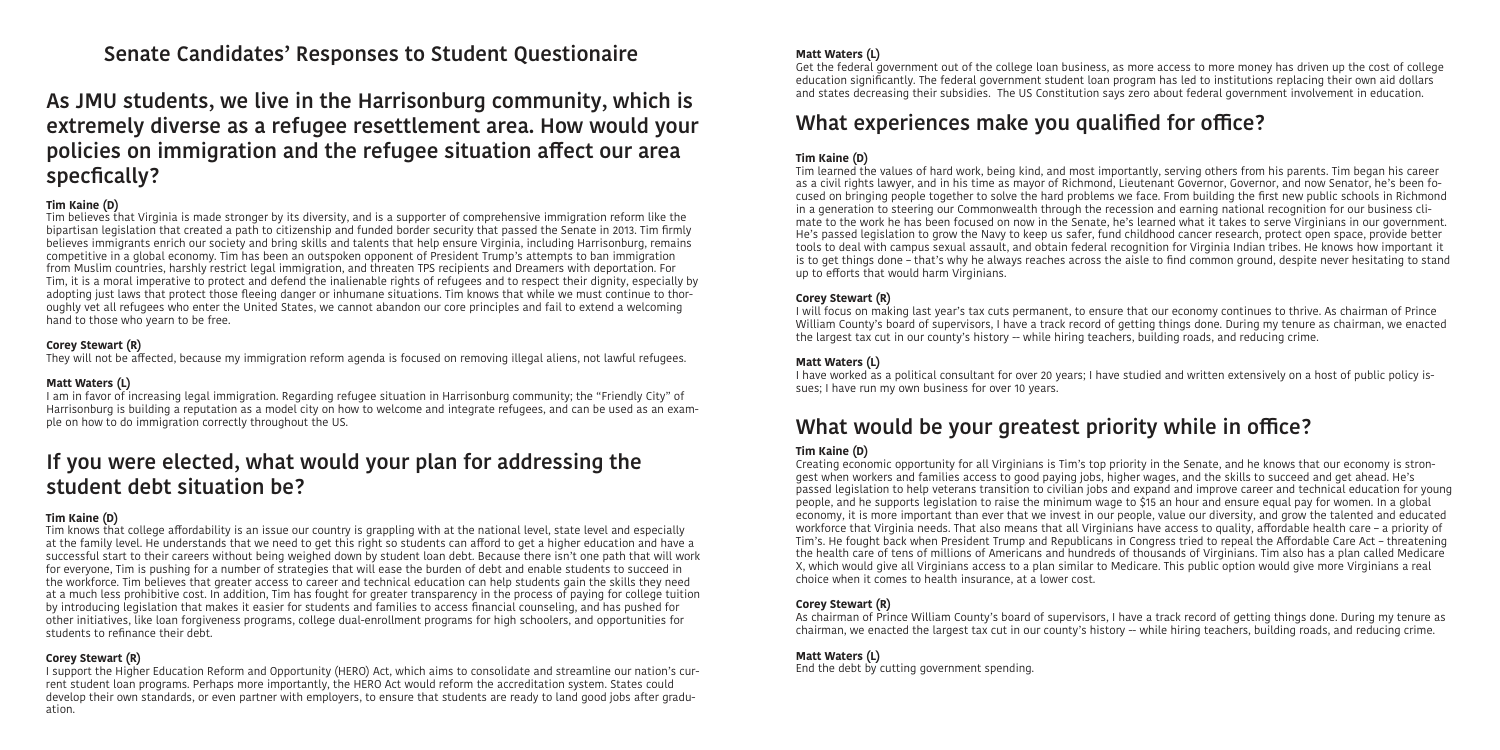## **Congressional Candidates' Responses to Student Questionaire**

## **How does your experience make you suitable for this position?**

### **Ben Cline (R)**

My time working for Congressman Goodlatte gave me experience in responding to constituent concerns quickly and effectively, and my time in the Virginia legislature gave me experience in successfully enacting legislation into law that helped the citizens of the district.

### **Jennifer Lewis (D)**

My service to the community and political activism in the Shenandoah Valley has allowed me to meet and engage people of all political beliefs. I am a farmer's daughter, and I know what it means to work hard just to make ends meet. And as a mental health worker in the district, I understand the suffering and struggles everyday people are facing. I have the experience to help people in our district who can't afford to hire lobbyists or make large contributions to political campaigns.

## **What will be your most important priority in office?**

### **Ben Cline (R)**

My most important priority will be to listen to the citizens of the Sixth District and be an effective advocate for their views and concerns in Washington, D.C.

### **Jennifer Lewis (D)**

Corruption in our government and our corrupt campaign finance system are at the root of so many problems in our nation. It ensures that career politicians go to Washington and prioritize the interests of their donors. I refuse to accept campaign contributions from corporate PACs, special interests, and the fossil-fuel industry, and I believe electing politicians free from corrupting influences is the first step of reform. We should also pass legislation requiring more transparency, more lobbying disclosures, and ultimately aim for a constitutional amendment to ensure all citizens have equal capacity to influence elections, regardless of wealth or power.

## **Do you think our healthcare system needs to be amended? If so, how would you do it?**

### **Ben Cline (R)**

Our healthcare system is broken due to the excessive regulations imposed as part of the ACA, also known as "Obamacare." These regulations have increased the cost of insurance for businesses, reduced the choices of health insurance for families, and increased premiums that make insurance unaffordable for many, forcing more people onto government-run health insurance. While some would advocate a bureaucratic "Medicare-for-All" system that requires higher taxes and puts government between you and your doctor, we can make health insurance more accessible and more affordable for millions of Americans by removing or reducing many of these onerous federal regulations.

### **Jennifer Lewis (D)**

We are the wealthiest country in the history of the world, and nobody should die or face financial collapse because they lack affordable healthcare. We must preserve the Affordable Care Act's coverage of preexisting conditions and women's health services, but we also need to allow Medicare to negotiate drug prices and prevent insurance companies from price gouging. We need to reduce all of the paperwork, red tape, and administrative bureaucracy in our health care system, and I believe a Medicare for All system is the most efficient, cost-effective way to provide affordable healthcare to everyone. My opponent essentially wants to make it harder for people to acquire affordable healthcare, and I wish he had put people over politics and joined less extreme Republicans like State Senator Emmett Hanger in supporting Medicaid expansion in Virginia.

## **What are your views on stricter gun control and the Second Amendment?**

**Ben Cline (R)** 

I am a strong defender of the Second Amendment rights of law-abiding Americans, and I oppose stricter gun control as an infringement of those rights.

### **Jennifer Lewis (D)**

I support gun safety measures - including strengthening national background checks, expanding background checks to include gun shows and internet sales, and ending the sale of "bump-stocks." I also agree with Senators Kaine and Warner in supporting Senator Feinstein's bill prohibiting the sale, manufacture, import, transfer, or possession of a semi-automatic assault weapon or a large capacity ammunition feeding device. None of these measures are in violation of mainstream interpretations of the Second Amendment.

# **What can you bring to the sixth district that your opponent**

# **cannot?**

**Ben Cline (R)** 

I will be able to hit the ground running as a strong advocate for the citizens of the Sixth District, and I will not need any onthe-job training at taxpayer expense.

### **Jennifer Lewis (D)**

I don't expect everyone to agree with me on all policy positions, but I hope everyone will trust that I'll listen and always prioritize the people of our district when making decisions. My independence from corporate contributions, special interests, and political party leaders makes me the only candidate in this race you can trust will serve you.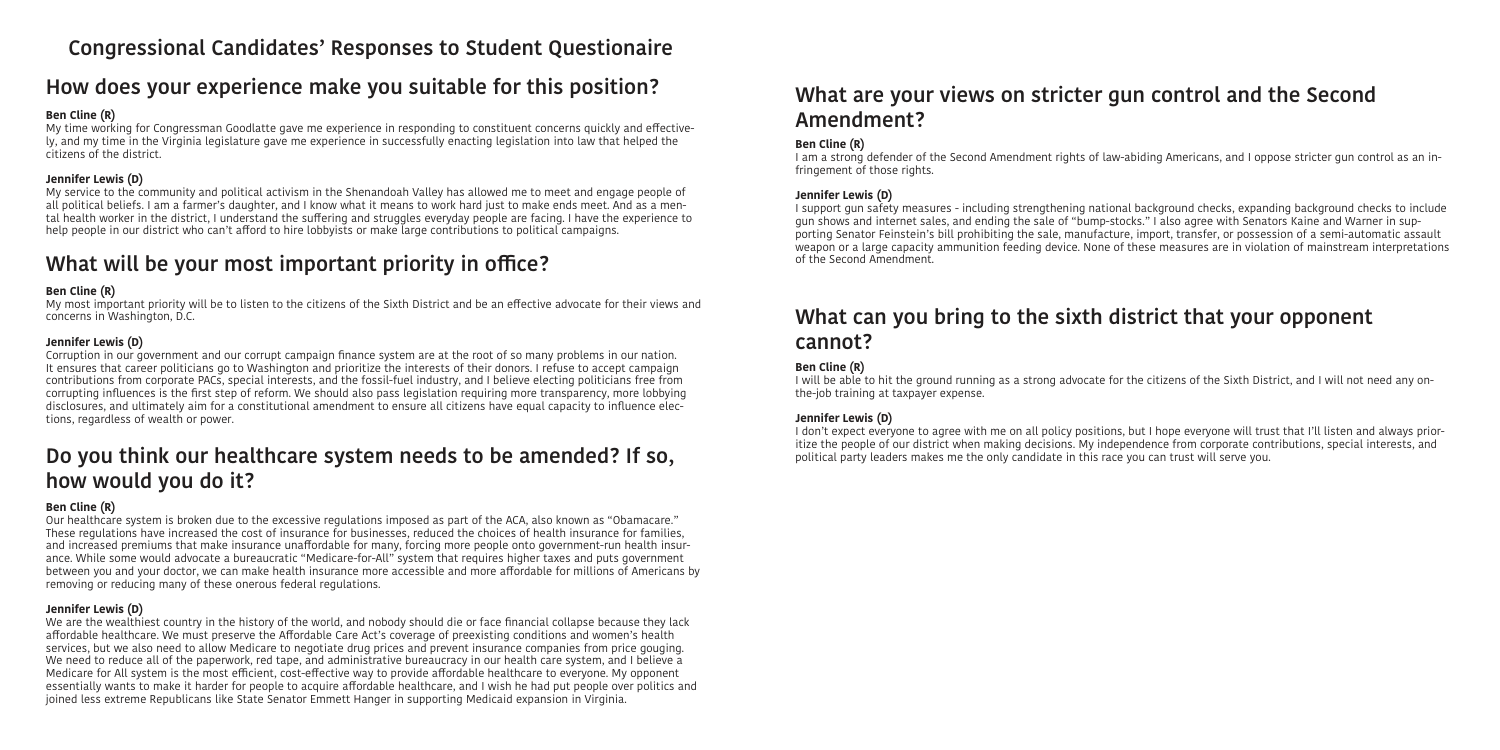## **City Council Candidates' Responses to Student Questionaire**

## **What experiences make you qualified for this office?**

### **Carolyn Frank (I)**

For 30 years I have been actively involved in my community by volunteering in organizations that serve our youth, our homeless and needy, those transitioning back into the community from incarceration, abused and neglected children in foster care, plus I served for 8 1/2 years on city council. In 2000, I became Harrisonburg's first woman mayor. During my years on council, I had the privilege of serving with 11 different councilmen and three different city managers. I was able to learn and develop my skills by listening and valuing their unique leadership styles. While in office I attended yearly Virginia Municipal League Conferences were I received training and education in holding public office.

### **Chris Jones (D)**

My experience and institutional knowledge being on council now and having served the last nearly four years as a mayor and council member are valuable to ensure we do not go through an unnecessary learning curve in city leadership. I am seeking re-election because a significant amount of residents, business owners, students, non-profit organizations, and members of the faith based community believe I am a good conduit between them and local government. They believe in my ability to convey their request or needs to city staff and follow through until they come to fruition or are modified according to our city staff's ability to deliver.

### **Frank McMillan (I)**

I have toured the local schools, and the students of Harrisonburg deserve a better education system. As for jobs, I have 20+ years of experience in the employment industry and know what our market needs are in Harrisonburg. Lastly, I am an honest and ethical candidate who has not partaken in inappropriate activities like some of our council members have done. All these experiences make me knowledgeable on what the best policies are for our community.

### **Sal Romero, Jr. (D)**

As an educator for the last 15 years, I believe my various roles in leadership such as school assistant principal, director of a before and after school program, director of local soccer league, founder of Latinos del Valle, and member of the Virginia State Board of Education provide me the leadership qualifications necessary to be elected to city council. As an immigrant, I believe my experiences will be valuable as we look to have representation for the many voices that make up our beautiful city. As a community leader, I have been able to build many lasting relationships with people across our community and believe that will be key when bringing people to the table to have important conversations that impact each and every one of us.

### **Paloma Saucedo de la Pena (I)**

I have spent my adult life serving those most oppressed and neglected in our community. I have participated in health care access initiatives including Promotoras de Sauld, Community Health Workers, as a volunteer Doula, and a health interpreter at Sentara Rockingham Memorial Hospital. My community activism has included advocating for immigrants and LGBTQ rights. I provided interpretation for countless community meetings, events and rallies, including City Council meetings when Spanish speakers were concerned about an issue and had no method to communicate with their elected officials. Additionally, I have facilitated 'Know Your Rights' trainings for the local immigrant community and I am a member of local latino groups to defend our DACA and TPS holders. While having spent several years in nonprofit management and health services, I graduated in May with a Social Work degree from Mary Baldwin University.

## **How do you plan to involve citizens in Harrisonburg's decision-making process?**

### **Carolyn Frank (I)**

Open, responsive and engaging government has always been my leadership style. I will continue connecting with our diverse population by stepping outside of city hall and actively engaging with our city's residents in their neighborhoods. Direct community engagement is vital to me, people are busy and often aren't compelled to engage through a city council meeting except on "hot button" type issues. I have always been responsive via email and phone to our city residents. Another channel of contact is through my website carolynwfrank.com. After my election in 2000, City Council meeting were broadcasted for the first time in the history of Harrisonburg. I am always open to new ways to engage and involve citizens with our local government. Technological change and development will continue to open new avenues to encourage city residents to be more active in our local government. I feel that every citizen has a right to be informed and involved at the beginning of any local government process.

### **Chris Jones (D)**

Every two weeks since the beginning of 2017, I have held community conversations. Community conversations are open to the public every other Tuesday from 12:00 pm – 1:00 pm, in the city council chambers in Harrisonburg. I hold these meetings to give members of the public an opportunity to voice their opinions, describe concerns in person, and ask questions of me face to

face.

### **Frank McMillan (I)**

By continuing to listen to my neighbors. Every night I go door knocking from 5-8 PM. I am running a grassroots campaign, it is the best way to learn what the Harrisonburg residents need. What matters are my neighbors and how policy will impact those

around me.

### **Sal Romero, Jr. (D)**

Create more intentional opportunities for our neighbors to be civically engaged. Hold listening sessions with underrepresented and disenfranchised groups and individuals to ensure that my decisions are informed by the concerns of the whole community. Advocate to have interpreters available at public meetings and for the translation of meeting minutes. Build leadership programs for the city's young people, and for those new to local politics and civic engagement.

### **Paloma Saucedo de la Pena (I)**

Assess city hiring practices to represent the demographics of our community. Provide translated materials and interpretation for city council meetings. Improve multi-language capacity in key entities for immigrants and refugees (DMV, Courts, Police, City Council meetings, and Hospitals). Address systemic racism and promote and recognize the celebrations that unite us and make us a more power-balanced and inclusive community.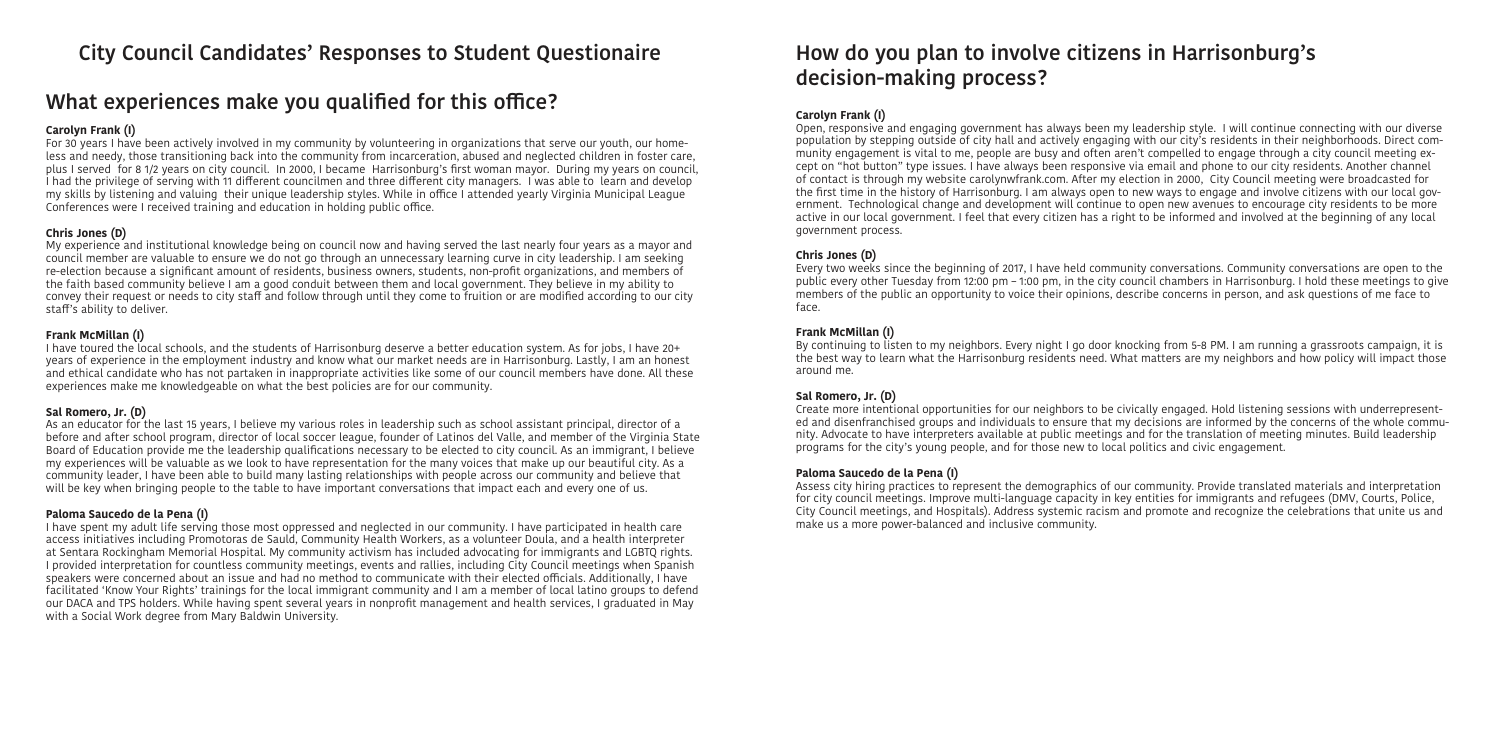## **What is your top priority?**

### **Carolyn Frank (I)**

Financial health of our city. According to the Virginia Department of Housing and Community Development report on fiscal stress of localities: Harrisonburg is one of the MOST FISCALLY STRESSED cities in Virginia. Future decisions must be economically viable, environmentally sound and socially responsible.

### **Chris Jones (D)**

I have four primary goals once re-elected; each rooted in the feedback of residents, business owners, students, non-profit organizations, and members of the faith based community.

- Partner with our school board and parents to establish a proactive plan that budgets for space and money with contingencies to handle potential overcrowding issues. Public education is a quality investment when planned for intentionally. In the recent past, we have been reactive and operating under a negative mindset that our schools are a financial burden. Overcrowded schools are unsafe and costly. We must end overcrowding at our high school quickly and efficiently.
- Partner with local agencies and nonprofit organizations to help our neighbors with less resources. 26% of our neighbors are at the poverty line or below. 39% of our neighbors are asset limited income constrained and employed or A.L.I.C.E. It is imperative we press economic development for high-paying "blue collar jobs" and "white collar jobs" with training opportunities.
- Hire a Sustainability Coordinator. We need a dedicated person to ensure Harrisonburg is working to waste less, has a recycling program, along with energy efficient buildings & vehicles.
- Hire a Community Criminal Justice Planner. This person would help our community justice board implement and supervise programs to reduce the jail population. Aggressively work to reduce the poverty to prison pipeline.

### **Frank McMillan (I)**

My top priority is to be a voice for fiscal sustainability to the city council. Harrisonburg tax rates have gone up a significant percentage the past ten years, and our population has only increased by a small margin. I plan to keep taxes stable and encourage businesses to invest in Harrisonburg. Also, education is key. Let's invest in our dedicated faculty and staff members that do so much for our community. I believe we should give teachers a raise to ensure we continue to attract and retain top educators.

### **Sal Romero, Jr. (D)**

Our slogan, UNITED VOICES/VOCES UNIDAS, represents my desire to collaborate with the different voices on Harrisonburg City Council and to show my commitment to bringing everyone's voice to the table.

### **Paloma Saucedo de la Pena (I)**

- Advocate for dignified and sustainable jobs for everyone.
- Improve the working conditions of Harrisonburg's work force in the agricultural, cleaning, and poultry industry.
- Advocate for better salaries and health conditions of long-term workers, individuals with disabilities, and minority groups.
- Incentivize our economy by monitoring and creating new sources of long-term employment.
- Free and high-quality education that forms critical thinking leaders.
- Build A New High School Now! Expand the capacity and facilities in our City Schools to increase accessibility to quality education that is safe and adequate to the needs of our students.
- Protect Harrisonburg City School students regardless of their immigration status.
- Implement community prevention strategies to mitigate risks of gun violence, drug use, sex trafficking, bullying, and low graduation rates, understanding the disproportionate effects of these issues on communities of color and poor people.
- Create incentives for the pursuance of technical and higher education opportunities for our youth.
- Increase government accountability and resident participation in our democracy.
- Break down barriers for people of different language proficiencies by providing access to interpretation and content in multiple languages in the work site of our public institutions.

## **How can JMU and the City of Harrisonburg partner?**

### **Carolyn Frank (I)**

Open communication is key, I strongly support the City and JMU quarterly meetings to promote that communication, allowing both entities to explore areas of mutual benefit as well as anticipate areas of potential concerns. Challenges presented by a changing city and JMU growth requires fostering a strong relationship to partner for our future together. I recognize and appreciate the stimulus JMU has to the local economy. The JMU Economic Impact Studies in 2016 provides detail of JMU and City's current interactions and mutual community support. As the economy is bearing down on cities and universities like never before, JMU and the City's focus should be strengthening our partnership in areas of economic development and sustainability. We need to seize opportunities to partner for research and development of environmentally friendly policies, forwarding local entrepreneurships for JMU students and continued publicizing the skilled workforce coming out of JMU to attract businesses into our city with strategically planned growth benefitting both JMU and the City.

### **Chris Jones (D)**

Vice-Mayor Richard Baugh, City Manager Eric Campbell, and I meet with President Alger and the leadership at JMU on a quarterly basis to maintain face-to-face dialogue and healthy communication. This group is called the City Council JMU Liaison committee. It's important that we continuously have these meetings with Harrisonburg and JMU leadership to keep communication channels open. At one of these meetings I was able to inform President Alger that we as a city had begun supplying our police department with body cameras. Shortly thereafter JMUPD began wearing body cameras. Good things come out of these meetings. In addition, I hope that we can have more students interacting with city staff to help with public works, public safety, and other departments.

JMU is a great neighbor and provider of jobs, education, and cultural opportunities to our city. As the city and the campus each grow our relationship will become even closer, especially now that the hotel and conference center is complete. The conference center is a physical symbol that shows how great the partnership is between the city and JMU since my time on council. Moreover, I was one of three council members that voted to ensure that there was a more accessible voting precinct on campus for students. It's important that students know that three Democrats voted for the precinct. The Republican and Independent Council Members voted against a voting precinct on campus. I hope that current students at my alma mater remain civically engaged and vote every year at the precinct on campus to prove the naysayers wrong.

### **Frank McMillan (I)**

The relationship between the city and JMU is a partnership. Harrisonburg is fortunate to have a great working relationship with JMU. JMU provides volunteers to our local schools and stimulates our economy through shopping at our stores. We need continue to have a strong partnership because when we do – the city and JMU win. I will work with our local business leaders to help find opportunities for our local business to hire well-qualified employees entering the job market.

### **Sal Romero, Jr. (D)**

Our JMU students are an important part of who we are as Harrisonburg. They represent almost half of our population. It is essential we continue to build strong relationships and I can assure you when I get elected, I will work hard to make sure that happens. It would be great for JMU students to serve on committees, attend city council meetings, and become more intentionally connected to our city for them to have a VOICE. Our city needs to continue to work more closely with university departments like civic engagement/outreach and engagement, etc., and student organizations to collaborate and build a city that works for all of us. It is super important we do all we can to not have a JMU bubble and a Harrisonburg Bubble, but ONE COMMUNITY UNITED.

### **Paloma Saucedo de la Pena (I)**

Cultivate partnerships with JMU and the city. Create opportunities for JMU students to intern and/or volunteer in Harrisonburg. Allow JMU students to get involved in the city to help gain experience in their majors and help the city as well. Many agencies in the city do great work with homelessness, domestic violence, and more. Also, collaborate with JMU to use its facilities to help with the over-populated high schools.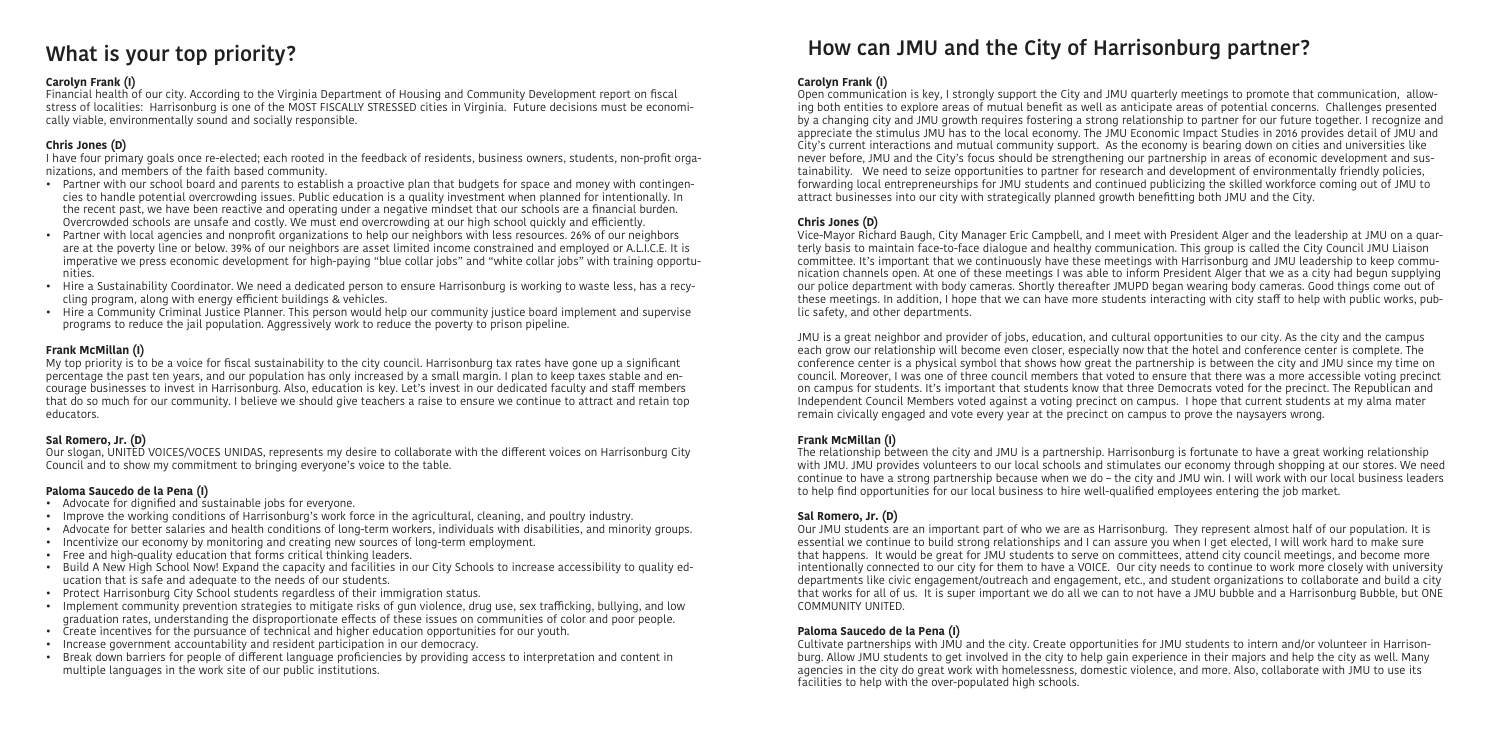## **What are your plans for the city's budget and taxes?**

### **Carolyn Frank (I)**

I plan on having a sharp focus on prioritized, strategic and rational financial planning in working through the city budget. We have to balance our city's needs vs wants, seek to Identify and implement innovative and appropriate solutions which work now and will build a financial structure to support a strong future for our city. My goal is to collaborate with other city council members on budget decisions which will create a legacy of economic sustainability for future generations. For this to happen; our city's budget must be carefully scrutinized. Our property tax rate has increased 44% in six years. New stormwater fees and increased property assessments all add to homeowner's tax responsibility with some homeowners seeing as much as a 57% increase in their tax bill. Our meal tax increased from 10% to 12.3% and Council added a 5% admission tax in 2018 in order to balance its FY-2018-2019 budget. The city could be headed for a future financial crisis and many retired citizens are worried about their financial future as well. I want our city to move from being the 19th most financially-stressed city in Virginia to a model which fosters economic development – including improving access to good job opportunities, encouraging private investment, and supporting the tax base that enables the City to deliver services without stressing our citizens financially. This will require time and some tough and often not popular decisions by any future City Council leaders.

I do not believe a councilmember should have set plans for the budget or tax rate. We should wait to review the needs and request of the department heads, city manager and the residents of our city. After that review we should make decisions at that time. Furthermore, taxes only need to increase when necessary. Maintaining clean water, public safety, public education, sidewalks, streets, waste removal, snow removal and debris removal are top priority along with a variety of other things. That maintenance of those top priorities are the only reasons as to why taxes should be raised in the near future. This year there was no tax increase. That was a relief considering future projects that are on the horizon.

### **Chris Jones (D)**

### **Frank McMillan (I)**

I plan on promoting financially sustainable solutions to our budget process. Keeping taxes low while maintaining our high quality of life is most important. It is imperative that council members pay their personal taxes if council votes to raise taxes on the citizens. We must hold the school board accountable in the dealings with certain builders to prevent cost overruns. Our budgets should look to plan for the future and plan for the long term sustainability of Harrisonburg, I have the experience to accomplish this.

### **Sal Romero, Jr. (D)**

I think it is important to note that our tax rate is considerably lower than comparable cities in VA. If our citizens take into account what taxes do for us, we can start to educate everyone on why we can't afford to lower our tax rate: everything from safe water, maintaining our streets, our 10 public schools - and our trash collection to just name a few - are reasons why our taxes are so important. I do believe, however, that the meals tax in our city has to be addressed. It's hurting our restaurants since they can't raise their prices due to the 7% tax.

### **Paloma Saucedo de la Pena (I)**

We must evaluate unnecessary city projects that represent a fiscal burden for the city's budget and our moral values.

## **School Board Candidates' Responses to Student Questionaire What are some additional options besides a four-year university that Harrisonburg students could explore post-graduation that would help them prepare a sucessful future?**

### **Obie Hill**

College is not for everyone, but making a living after high school should be a goal for every student. Fortunately, the city of Harrisonburg houses many local businesses, schools and organizations that provide a variety of resources for current high school students and graduates. Massanutten Technical Center (MTC) is one of these resources and is an organization that assists students and adults in workforce development, job skills training, and employment. MTC has a Work-Based Learning program designed to provide direct links for high school students to their profession of choice.

The Harrisonburg Workforce Center (HWC) located on James Madison University's campus is another organization that provides work readiness training, tutoring, paid and unpaid work experiences, occupational skills training, and alternative secondary school services. HWC also provides On-the-Job Training (OJT), internships, and registered apprentices. MTC and HWC both offer services and resources for students with disabilities.

Another local program is the Skyline Literacy program that provides educational services in English for non-native speakers and the opportunity for individuals to acquire a General Equivalency Diploma (GED). Students could also explore the option of enlisting into the military especially since there are military recruiting facilities located within Harrisonburg. High school students, who desire to explore options besides a four-year university or college, should rest assured that there are many options available to them within Harrisonburg. Our local universities and colleges offer career-training programs, and have partnered with local businesses and organizations within our city to provide opportunities for students to explore pre/post

graduation.

### **Andy Kohen**

I believe that students in a four-year institution learn considerable academic content, how to think critically, how to communicate and how to work collaboratively. I believe that nearly every high school graduate could benefit from a four-year collegiate experience. However, I am aware that this is not necessarily the best option for everyone, and alternatives need to be available for students not attending four-year institutions. I would note that, to date, there are many opportunities to prepare students in the school system for any path they choose take after high school, including apprenticeships and community colleges. I will continue to support instructional programs targeted at the diverse desires of students in Harrisonburg, including dual enrollment, MTC and governor's school. I am supportive of the recently begun program of internships for high school students in Harrisonburg.

### **Kristen Loflin**

My experience as a parent of two elementary-aged students has shaped my views of Harrisonburg City Public Schools (HCPS). Our daughters have been fortunate to participate in numerous extracurricular activities through HCPS from as early as kindergarten, and the schools have given hundreds of students the opportunity to become bilingual and biliterate as part of the dual language immersion program offered at 5 of 6 elementary schools and 1 of 2 middle schools. This early exposure to language, culture, arts, and STEM opportunities open doors of possibility for future career exploration.

 Students in HCPS are offered numerous educational experiences that move them closer to a successful future. Middle and high school students often have opportunities for mentorship, job shadowing, and volunteer experiences in potential career fields. Most notable is the On the Road Collaborative where middle and high school students gain experience in a variety of career fields and make connections to industry leaders in the community. HHS students are able to take certificate classes through Massanutten Technical Center during the school day. HHS partners with Blue Ridge Community College for dual enrollment classes, and many students from HHS go on to BRCC for their associates degree, while some transfer to other four-year universities from there.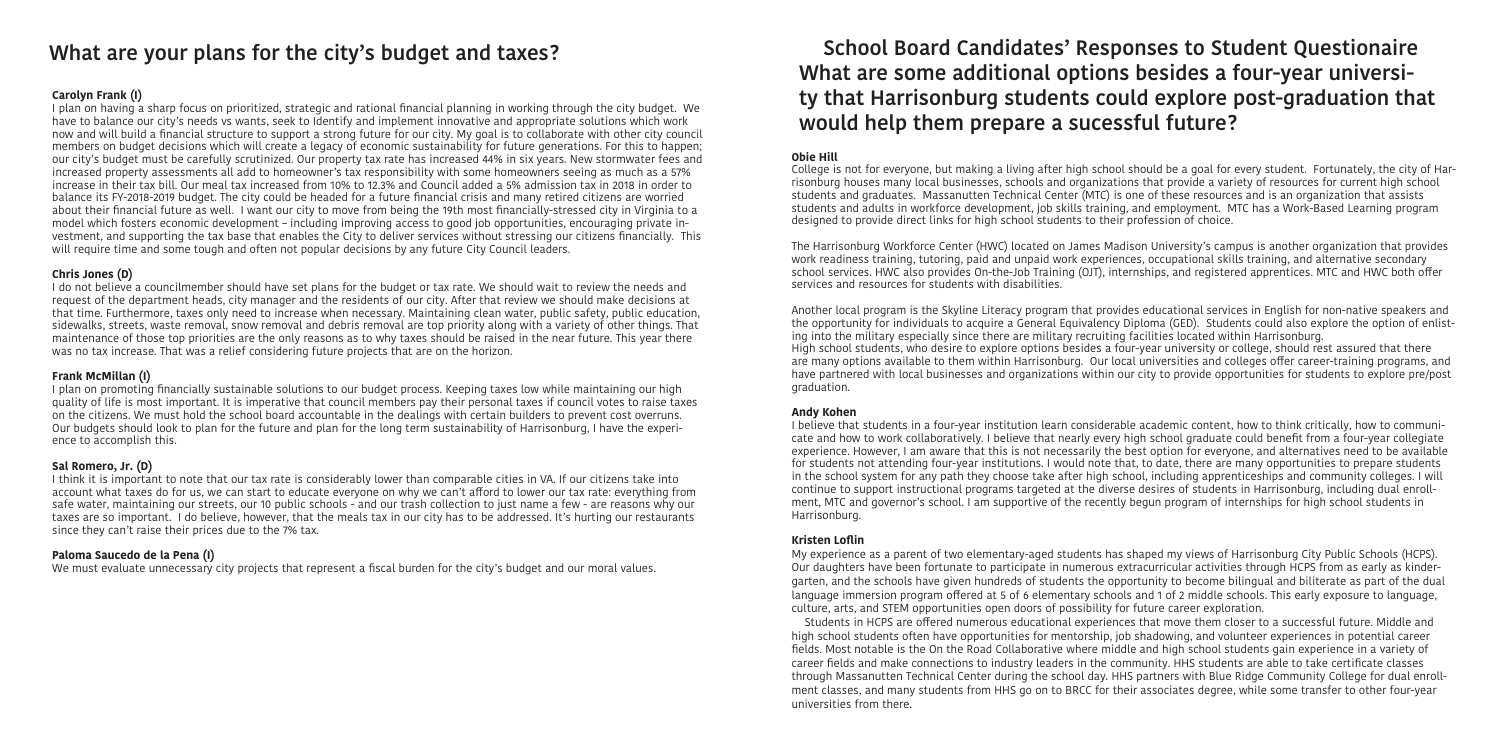## **What experiences make you qualified for office? What are your main priorities? What should the community know about you before Election Day?**

### **Obie Hill**

I am a product of public education and a proud parent of two young girls who are students of HCPS. My wife is a full-time teacher in HCPS, and as a counselor in Virginia, I have worked and collaborated with our schools and students in our city of Harrisonburg as well as the neighboring counties for the past six years and counting. My main priority is to ensure that our diverse group of students, especially within the city of Harrisonburg, receives high quality education in an environment that is conducive to such.

What the community should know about me before Election Day is that I am devoted to helping our kids and our schools. Harrisonburg feels like home to me and as long as I reside in our city, I plan to remain committed to building our community and the lives of our students.

### **Andy Kohen**

First, I have served on the school board for 4 years and had a four-decade long career as a professional educator. My main priority is to serve the Harrisonburg community. I believe that education is the most important investment a community can make. I will work on improving cooperation between the School Board and the City Council. I hope to begin installing money-saving, renewable energy resources in the city schools, focusing first on installation of photo-voltaic solar panels on those schools able to most easily adapt to their installation.

### **Kristen Loflin**

As a mental health counselor, I value not only academic achievement, but also emotional and social growth in our society. I hope to see the continuation of the emotional education of our children as a priority. I would like to find more time in the school day for movement as we know that children learn best when they have time to exercise their bodies as well as their brains. As we consider the planning and implementation of a second high school for Harrisonburg, I want to be sure that there is equity for students, teachers and staff, and educational programs.

One overarching theme I would like to see aided through my activity on the school board is to provide deeper mental and emotional support to many of our students. Many young students face challenges most adults would not know how to approach; an increase in mental health support through an increase in school counselors, psychologists, social workers, as well as family outreach would lift students and families so that students can return their focus to their larger goals of academic advancement.

Since the majority of a child's day is spent at school, the environment they learn in makes a large impact on their ability to accomplish academic work. I look forward to continuing the path of the current school board that voted unanimously to build a second high school to alleviate the overcrowding at our high school. Overcrowding greatly impacts the health and welfare of the students, faculty, and staff at HHS, and building a second high school with a focus on the educational process needed for secondary education will be a top priority for school board members.

Staff recruitment and retention is of great importance to me. The faculty and staff of the Harrisonburg City Public Schools show their commitment to excellence, care for their students, and drive to see success in every student. Just today I received a note from our youngest daughter's teachers asking what extracurricular activities the students participate in as they want to support their students outside of school as well as in the classroom. We need to retain teachers that go above and beyond; we all know that every extra hour we spend at our job is an extra hour away from our families, and it is not the exception for HCPS faculty and staff to do this for their students. I look forward to participating in the search for a new superintendent, as they will lead by example for the rest of the HCPS system. I would like to see smaller class sizes, more teaching assistants in classrooms, and more opportunities for life balance and self-care for our educators.

## **What is your stance on the new high school? When do you think it should be built? How big do you think it should be? Where will you get funding?**

**Obie Hill**  I am in favor of a new high school due to my prior involvement with our schools, students, and community. In the spring of 2017, Harrisonburg City Schools initiated a process to engage our community on the issue of a new high school. I served as the co-vice chair of this 30-member High School Space Study initiative and as a committee we carefully evaluated enrollment trends and projections to reveal the growing problem of overcrowding at our current high school. We also explored several options submitted by various architectural firms to relieve the capacity issue in our high school and we unanimously voted in May (2017) in favor of building a new high school. On May 16, 2017, the committee chair and co-vice chairs presented our findings and recommendation to the school board in a formal presentation.

In October (2017), I partnered with a local group of concerned Harrisonburg residents made up of parents, community leaders, and educators and we formed FORHHS2. Our group was formed with the intention of showing community support for a second high school. As a group, we (FORHHS2) would like our new high school built as soon as possible. Our city has recently purchased (from JMU) a 60-acre parcel of land for our new high school situated between South Main Street (Route 11) and Interstate 81. It is located just behind Valley Lanes, Steven Toyota, and the Harrisonburg Auto Outlet.

In December (2017) Harrisonburg City School Board made a recommendation to Harrisonburg City Council for a new high school to open in the 2021-2022 school year at a cost of \$76 million dollars. In January (2018) City Council voted to build a second high school to open in 2023. The new school that both Harrisonburg City Council and Harrisonburg School Board approved was a 1,200-student high school. A 1,200-student high school is an ideal number for our new high school as demographic research projects a 2,500 high school student enrollment by 2025. Our current high school was built in 2005 to accommodate 1,350 students and now has over 1,800 students enrolled, hence the urgency to build a new high school as soon as possible. The cost for the new high school would be funded by the city through real estate tax increases and other taxes. Harrisonburg city could offer a tax abatement program to assist low-income senior citizens on fixed incomes.

### **Andy Kohen**

I would like the high school to be built as soon as possible, potentially moving up the proposed timeline in the motion approved by City Council this year. It should have a capacity of about 1,200 students. Funding must come from Harrisonburg City Council that will generate the funds from issuing bonds

### **Kristen Loflin**

I have a firm understanding of the overcrowding problem at Harrisonburg High School. I am on the steering committee of ForHHS2, Future of Rocktown, and have witnessed the effects of overcrowding for a number of years prior to the existence of this organization. I worked at HHS when there were extra spaces to meet with students if someone was having a hard day and needed to talk. Now, there are no extra spaces. Every space is utilized at nearly every moment. In accordance with the recommendations of the Space Study Committee and the unanimous vote of the current School Board, I am very much in favor of a new high school being built with an opening date as soon as possible. Because of the delays put in place by the current City Council, there will approximately 900 extra students impacted by the overcrowding at HHS, and in spring of 2023 there will be 28 mobile learning units (trailers) at HHS. In regards to the details of how the future high school is built, my hope is that it will be built with intention for the students and faculty and staff that will spend their days there. While many of us have a soft spot in our hearts for the high school from which we graduated, that should not necessarily be the school we choose to build at this moment. We should build a school equipped to teach to the diverse needs of our community with a look to the future, not a nod to the past.

Funding is certainly a concern for our community. While the School Board makes decisions about the educational system for our city, City Council controls the funds. In recent years projects and operating budgets have been considerably scaled down to meet the demands of Council. Unfortunately, past City Councils have not chosen to invest in educational infrastructure to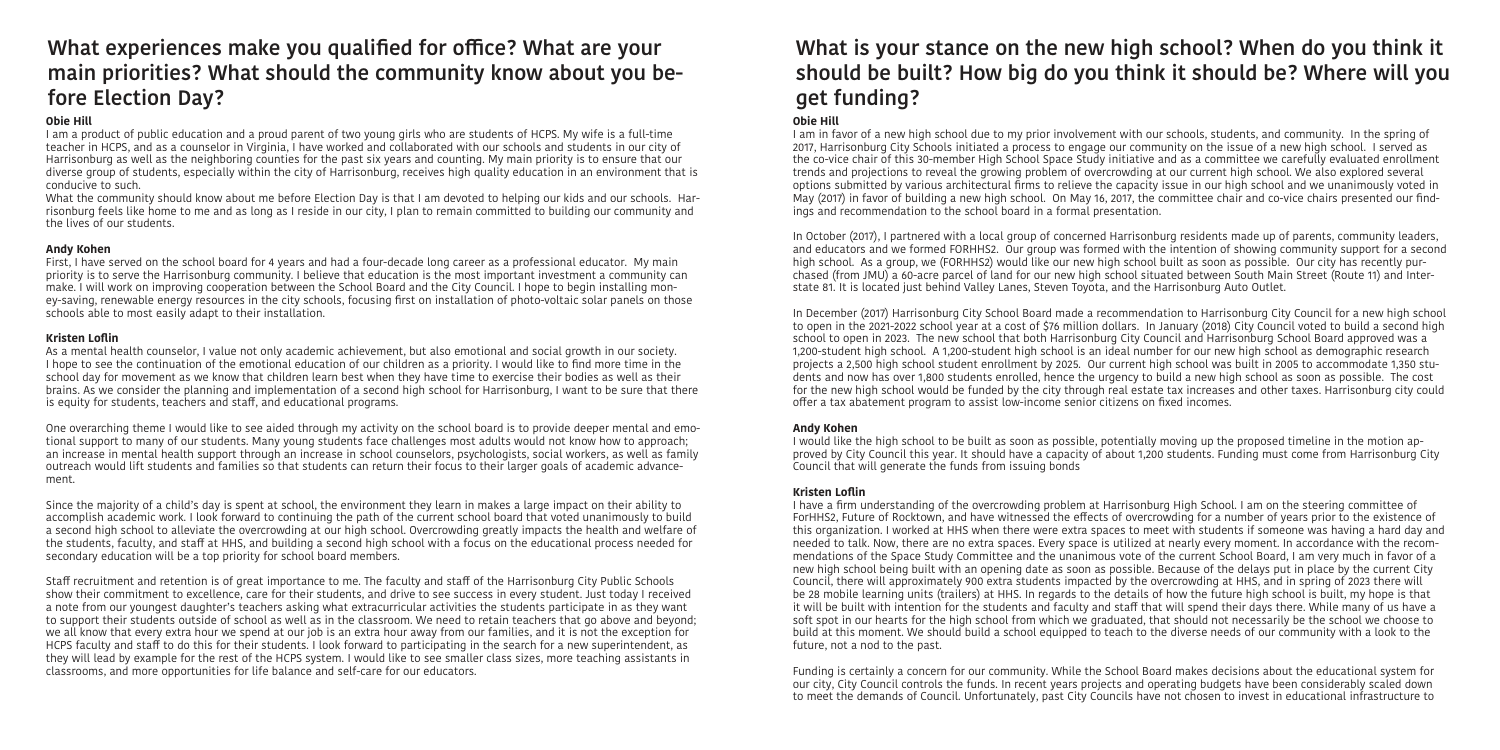keep up with a growing community. I believe our city's youth determine the direction of our community as a whole, and therefore would like to give our students every opportunity to grow as enlightened, caring, and responsible citizens. This may mean putting off something that the Council had planned to fund or is currently funding. This may mean a small increase in the tax rate. Those opposed to an increase in tax rate cite our neighboring county's tax rate; however the differences between Rockingham County and Harrisonburg City are far greater than the difference in tax rate. Harrisonburg provides a large amount of services to their citizens. Cities in Northern Virginia, for instance, have comparable services offered and have a higher tax rate. After a full examination of funding a new high school through a tax increase, the average household would see an increase of \$25 per month; however, it seems highly unlikely that City Council would fund the new school entirely through a tax increase. For further details on possible tax scenarios, I would advise curious individuals to read the data posted at http://forhhs2.org/ faqs/how-much-could-taxes-increase .

## **How long will it take to hire a new superintendent? How long will it take to get a firm to help do research for the new superintendent? What kind of management style do you think the new superintendent should have? This area is diverse, what background do you think they should have?**

### **Obie Hill**

A new superintendent search is already underway and a national search firm i.e. BWP & Associates has been selected by Harrisonburg School Board. This search firm specializes in assisting boards that are seeking superintendents. Harrisonburg City School Board will hold a series of input meetings for both the Harrisonburg school community and the broader Harrisonburg community to engage in the process of identifying the best candidate. Our new prospective superintendent is set to serve on or after July 1, 2019. Our new superintendent should possess leadership skills that cover several areas such as interpersonal skills, organizational skills, managerial skills, public relation skills, communication skills, financial skills, and instructional skills. Harrisonburg is a unique and diverse city and it is important for our superintendent to embrace the culture of a diversely growing city. Our new superintendent needs to possess vision for our city, be a negotiator, a team builder, possess integrity, be innovative, a risk taker with good judgment, as well as enthusiastic.

### **Andy Kohen (Responses to in-person interview with student)**

I think that a new superintendent will be hired by February 2019. The school board has selected a search firm that will do diligent work in order to have this operation completed. I believe that the new superintendent should have previous experience as a superintendent or assistant superintendent. I also believe that the new superintendent must have a collaborative and cooperative management approach, with respect to her/his administrative and teaching personnel as well as with the elected school board. The new superintendent must be comfortable with and advocate the core value beliefs of HCPS, which include that each child matters and that we are committed to every student succeeding, I have no prior expectations about the new superintendent's personal background other than the demonstrated ability to lead a school division with a diverse student population.

### **Kristen Loflin**

The search for a superintendent will be an intensive process. The current School Board has just recently decided on a firm to assist in the search process, and applications will be due mid-January. The start date for a new superintendent will depend upon factors between HCPS and the system from which the incumbent is hired. I am confident that I will be able to easily integrate myself into the ongoing search. I look forward to examining candidates' education, management style, background, and personality, as all factors are important when choosing a superintendent. A superintendent should be an individual who leads by example, and highly values the quality of life for students and faculty and staff. A superintendent needs to put forth a collaborative nature with other stakeholders such as City Council, the city manager, and leaders within our local universities. I will choose a candidate that understands the needs of our diverse and growing community.

## **Do you have any specific ideas on how to combat poverty in the city? Is the current school board doing enough to support the less privileged in the schools or should more be being done?**

### **Obie Hill**

In 2009, The Commonwealth of Virginia developed the Virginia Poverty Reduction Task Force (VPRTF), which was developed to analyze poverty in the state, along with its causes and potential solutions from a governmental level. It was recommended by VPRTF to invest in children and education since early childhood programs provide children with the foundation for future economic and academic success. Access to high quality educational services will assist individuals in becoming better educated, which will lead to opportunities of obtaining better jobs and ultimately decreases the likelihood of poverty. There are many local organizations and government affiliated departments within Harrisonburg that are assisting with poverty in many ways such as Harrisonburg City Public Schools, the Department of Social Services, the Harrisonburg Redevelopment and Housing Authority, the Harrisonburg Police Department, Mercy House, Our Community Place, Harrisonburg-Rockingham Free Clinic, Big Brothers Big Sisters, Our Community Place, Open Doors, People Helping People, United Way, and many others. The current school board is significantly contributing to the less privileged in schools by providing services to children such as providing meals to schools, adequate training of staff members, technology, and transportation. Elon Rhodes Early Learning Center and Bluestone Elementary School are initiatives that Harrisonburg School Board realized to spread out students in order to maintain small class sizes in our schools.

### **Andy Kohen**

My views on combating poverty in the city extend far beyond what the school division does or can do. I know that the school board is aware of the diversity of economic situations of the students that we serve and is supportive of all programs to equalize the opportunities to learn for all of them. We support all the governmental (state and federal) programs designed to accomplish this and take pride in the award-winning programs that exist in HCPS, including those for our early childhood learning programs and our nutritional programs available to all children in the community. I actively support budgets containing at least cost-of-living annual pay increases for teachers and staff of HCPS.

### **Kristen Loflin**

Harrisonburg City Public Schools have a tremendously creative faculty and staff. I continue to be in awe at the programming that takes place before, during, and after the school day. Teachers, administrators, and all school staff work tirelessly to give each student every opportunity they can imagine. They make learning fun for students and keep students and families engaged in the process. Another example of quality after school programming is the On the Road Collaborative, which connects educational experiences and caring adults with low-income middle and high school youth. Students are recruited for after school clubs and sports regardless of family income. Students and advisors do tremendous work fundraising and involving community sponsors to make sure all students can participate.

HCPS schools are Title 1 schools, which indicates that a high percentage of students qualify for free or reduced cost lunch. Many years ago HCPS added breakfast as an option for students, and in recent years made breakfast free for all students as part of homeroom time. Moving breakfast from the cafeteria to the classroom helped to remove the stigma associated with having breakfast at school. This year many schools within HCPS have moved toward free lunch for all students, again making eating school lunch a more normative part of the school day. HCPS implemented a Mobile Cafe during the summer to provide meals for students when they might not have a nutritious meal. The Mobile Cafe traveled to different neighborhoods and schools throughout the summer. Different schools have different food options, and I would hope to see an improvement in the quality and delivery of food throughout HCPS. While not a program directly implemented by the School Board, many local schools have backpack programs to help with food need for families over the weekend.